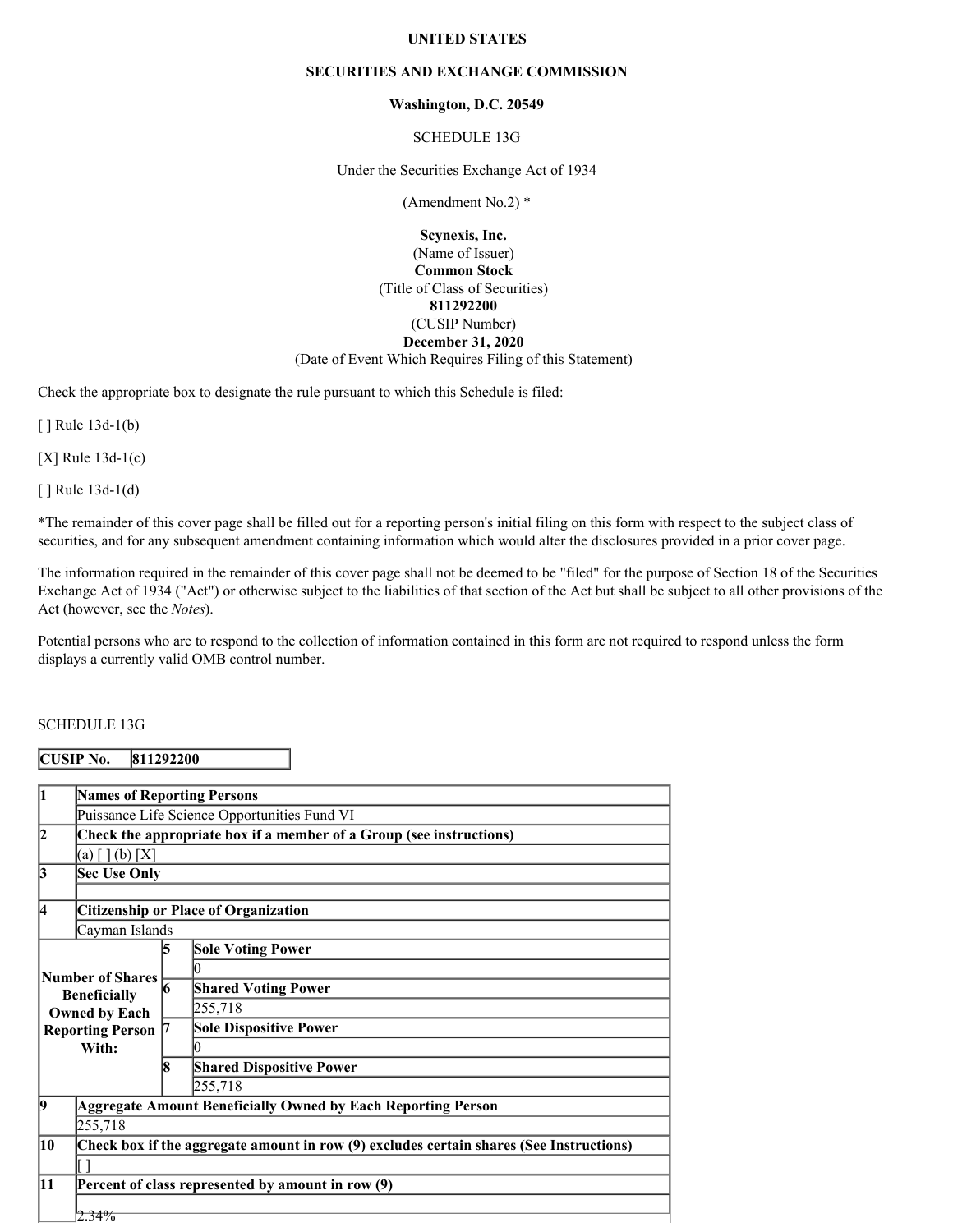# SCHEDULE 13G

# **CUSIP No. 811292200**

|                                            | <b>Names of Reporting Persons</b>                                               |    |                                                                                         |  |  |  |
|--------------------------------------------|---------------------------------------------------------------------------------|----|-----------------------------------------------------------------------------------------|--|--|--|
|                                            | Puissance Capital Fund (GP) LLC                                                 |    |                                                                                         |  |  |  |
| 12                                         | Check the appropriate box if a member of a Group (see instructions)             |    |                                                                                         |  |  |  |
|                                            | (a) $[ ] (b) [X]$                                                               |    |                                                                                         |  |  |  |
| 3<br><b>Sec Use Only</b>                   |                                                                                 |    |                                                                                         |  |  |  |
|                                            |                                                                                 |    |                                                                                         |  |  |  |
| Citizenship or Place of Organization<br>14 |                                                                                 |    |                                                                                         |  |  |  |
|                                            | Delaware                                                                        |    |                                                                                         |  |  |  |
|                                            |                                                                                 | 5  | <b>Sole Voting Power</b>                                                                |  |  |  |
|                                            |                                                                                 |    | 0                                                                                       |  |  |  |
| Number of Shares $\frac{1}{6}$             |                                                                                 |    | <b>Shared Voting Power</b>                                                              |  |  |  |
|                                            | <b>Beneficially</b><br><b>Owned by Each</b><br><b>Reporting Person</b><br>With: |    | 255,718                                                                                 |  |  |  |
|                                            |                                                                                 |    | <b>Sole Dispositive Power</b>                                                           |  |  |  |
|                                            |                                                                                 |    | 0                                                                                       |  |  |  |
|                                            |                                                                                 | 18 | <b>Shared Dispositive Power</b>                                                         |  |  |  |
|                                            |                                                                                 |    | 255,718                                                                                 |  |  |  |
| 9                                          | <b>Aggregate Amount Beneficially Owned by Each Reporting Person</b>             |    |                                                                                         |  |  |  |
|                                            | 255,718                                                                         |    |                                                                                         |  |  |  |
| 10                                         |                                                                                 |    | Check box if the aggregate amount in row (9) excludes certain shares (See Instructions) |  |  |  |
|                                            |                                                                                 |    |                                                                                         |  |  |  |
| 11                                         | Percent of class represented by amount in row (9)                               |    |                                                                                         |  |  |  |
|                                            | $2.34\%$                                                                        |    |                                                                                         |  |  |  |
| 12                                         | <b>Type of Reporting Person (See Instructions)</b>                              |    |                                                                                         |  |  |  |
|                                            | $\overline{O}O$                                                                 |    |                                                                                         |  |  |  |

# SCHEDULE 13G

**CUSIP No. 811292200**

| Puissance Capital Management LP                                     |                                                                                         |  |  |  |  |  |
|---------------------------------------------------------------------|-----------------------------------------------------------------------------------------|--|--|--|--|--|
| Check the appropriate box if a member of a Group (see instructions) |                                                                                         |  |  |  |  |  |
| (a) $[ ] (b) [X]$                                                   |                                                                                         |  |  |  |  |  |
| 13<br><b>Sec Use Only</b>                                           |                                                                                         |  |  |  |  |  |
|                                                                     |                                                                                         |  |  |  |  |  |
| <b>Citizenship or Place of Organization</b>                         |                                                                                         |  |  |  |  |  |
| Delaware                                                            |                                                                                         |  |  |  |  |  |
| 15                                                                  | <b>Sole Voting Power</b>                                                                |  |  |  |  |  |
|                                                                     |                                                                                         |  |  |  |  |  |
|                                                                     | <b>Shared Voting Power</b>                                                              |  |  |  |  |  |
|                                                                     | 255,718                                                                                 |  |  |  |  |  |
|                                                                     | <b>Sole Dispositive Power</b>                                                           |  |  |  |  |  |
|                                                                     |                                                                                         |  |  |  |  |  |
| R                                                                   | <b>Shared Dispositive Power</b>                                                         |  |  |  |  |  |
|                                                                     | 255,718                                                                                 |  |  |  |  |  |
|                                                                     | Aggregate Amount Beneficially Owned by Each Reporting Person                            |  |  |  |  |  |
| 255,718                                                             |                                                                                         |  |  |  |  |  |
|                                                                     | Check box if the aggregate amount in row (9) excludes certain shares (See Instructions) |  |  |  |  |  |
|                                                                     |                                                                                         |  |  |  |  |  |
| $ 11\rangle$<br>Percent of class represented by amount in row (9)   |                                                                                         |  |  |  |  |  |
|                                                                     |                                                                                         |  |  |  |  |  |
| 12<br><b>Type of Reporting Person (See Instructions)</b>            |                                                                                         |  |  |  |  |  |
|                                                                     |                                                                                         |  |  |  |  |  |
|                                                                     | Number of Shares $\frac{1}{6}$<br><b>Reporting Person</b>                               |  |  |  |  |  |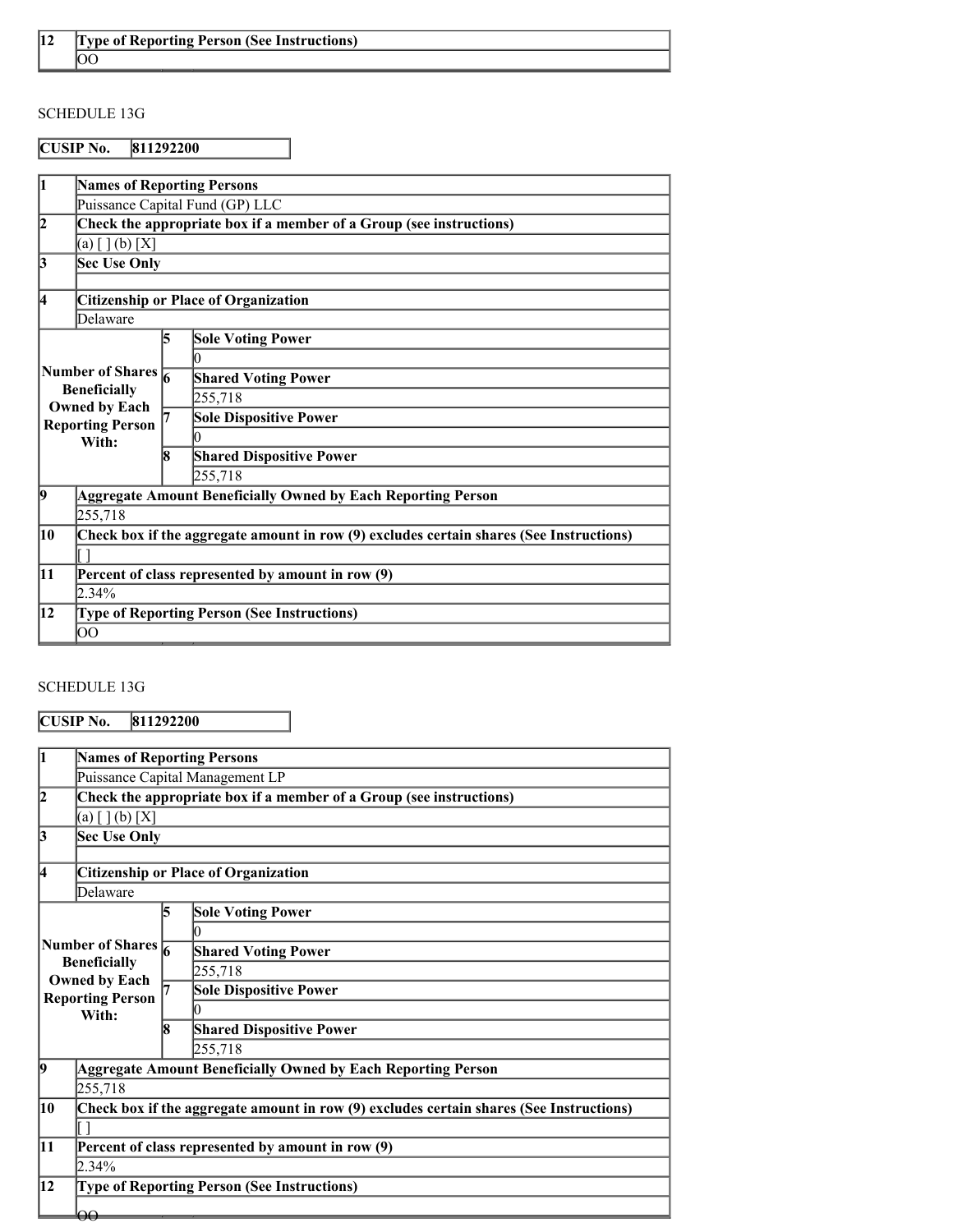# SCHEDULE 13G

# **CUSIP No. 811292200**

| 1              | <b>Names of Reporting Persons</b>                                                                                       |                                             |                                                                                         |  |  |  |
|----------------|-------------------------------------------------------------------------------------------------------------------------|---------------------------------------------|-----------------------------------------------------------------------------------------|--|--|--|
|                | Puissance Capital Management (GP) LLC                                                                                   |                                             |                                                                                         |  |  |  |
| $\overline{2}$ | Check the appropriate box if a member of a Group (see instructions)                                                     |                                             |                                                                                         |  |  |  |
|                | (a) $[ ] (b) [X]$                                                                                                       |                                             |                                                                                         |  |  |  |
| 3              | Sec Use Only                                                                                                            |                                             |                                                                                         |  |  |  |
|                |                                                                                                                         |                                             |                                                                                         |  |  |  |
| 4              |                                                                                                                         | <b>Citizenship or Place of Organization</b> |                                                                                         |  |  |  |
|                | Delaware                                                                                                                |                                             |                                                                                         |  |  |  |
|                |                                                                                                                         | 15                                          | <b>Sole Voting Power</b>                                                                |  |  |  |
|                | Number of Shares $\frac{1}{6}$<br><b>Beneficially</b><br><b>Owned by Each</b><br><b>Reporting Person</b><br>With:<br>R) |                                             | 0                                                                                       |  |  |  |
|                |                                                                                                                         |                                             | <b>Shared Voting Power</b>                                                              |  |  |  |
|                |                                                                                                                         |                                             | 255,718                                                                                 |  |  |  |
|                |                                                                                                                         |                                             | <b>Sole Dispositive Power</b>                                                           |  |  |  |
|                |                                                                                                                         |                                             |                                                                                         |  |  |  |
|                |                                                                                                                         |                                             | <b>Shared Dispositive Power</b>                                                         |  |  |  |
|                |                                                                                                                         |                                             | 255,718                                                                                 |  |  |  |
| $\overline{9}$ | Aggregate Amount Beneficially Owned by Each Reporting Person                                                            |                                             |                                                                                         |  |  |  |
|                | 255,718                                                                                                                 |                                             |                                                                                         |  |  |  |
| 10             |                                                                                                                         |                                             | Check box if the aggregate amount in row (9) excludes certain shares (See Instructions) |  |  |  |
|                |                                                                                                                         |                                             |                                                                                         |  |  |  |
| 11             | Percent of class represented by amount in row (9)                                                                       |                                             |                                                                                         |  |  |  |
|                | 2.34%                                                                                                                   |                                             |                                                                                         |  |  |  |
| 12             | <b>Type of Reporting Person (See Instructions)</b>                                                                      |                                             |                                                                                         |  |  |  |
|                | OO                                                                                                                      |                                             |                                                                                         |  |  |  |

# SCHEDULE 13G

**CUSIP No. 811292200**

| l1                                                       | <b>Names of Reporting Persons</b>                                   |    |                                                                                         |  |  |  |
|----------------------------------------------------------|---------------------------------------------------------------------|----|-----------------------------------------------------------------------------------------|--|--|--|
| Theodore Wang                                            |                                                                     |    |                                                                                         |  |  |  |
| $\overline{2}$                                           | Check the appropriate box if a member of a Group (see instructions) |    |                                                                                         |  |  |  |
|                                                          | (a) $[ ] (b) [X]$                                                   |    |                                                                                         |  |  |  |
| $\overline{3}$                                           | Sec Use Only                                                        |    |                                                                                         |  |  |  |
|                                                          |                                                                     |    |                                                                                         |  |  |  |
| 14                                                       | <b>Citizenship or Place of Organization</b>                         |    |                                                                                         |  |  |  |
| <b>United States of America</b>                          |                                                                     |    |                                                                                         |  |  |  |
|                                                          |                                                                     | 15 | <b>Sole Voting Power</b>                                                                |  |  |  |
|                                                          |                                                                     |    | 0                                                                                       |  |  |  |
| Number of Shares 6                                       |                                                                     |    | <b>Shared Voting Power</b>                                                              |  |  |  |
|                                                          | <b>Beneficially</b>                                                 |    | 255,718                                                                                 |  |  |  |
|                                                          | <b>Owned by Each</b>                                                | 17 | <b>Sole Dispositive Power</b>                                                           |  |  |  |
|                                                          | <b>Reporting Person</b>                                             |    | በ                                                                                       |  |  |  |
|                                                          | With:                                                               | 8  | <b>Shared Dispositive Power</b>                                                         |  |  |  |
|                                                          |                                                                     |    |                                                                                         |  |  |  |
|                                                          |                                                                     |    | 255,718                                                                                 |  |  |  |
| $ 9\rangle$                                              |                                                                     |    | <b>Aggregate Amount Beneficially Owned by Each Reporting Person</b>                     |  |  |  |
|                                                          | 255,718                                                             |    |                                                                                         |  |  |  |
| 10                                                       |                                                                     |    | Check box if the aggregate amount in row (9) excludes certain shares (See Instructions) |  |  |  |
|                                                          |                                                                     |    |                                                                                         |  |  |  |
| 11                                                       | Percent of class represented by amount in row (9)                   |    |                                                                                         |  |  |  |
|                                                          | 2.34%                                                               |    |                                                                                         |  |  |  |
| 12<br><b>Type of Reporting Person (See Instructions)</b> |                                                                     |    |                                                                                         |  |  |  |
|                                                          | IN, HC                                                              |    |                                                                                         |  |  |  |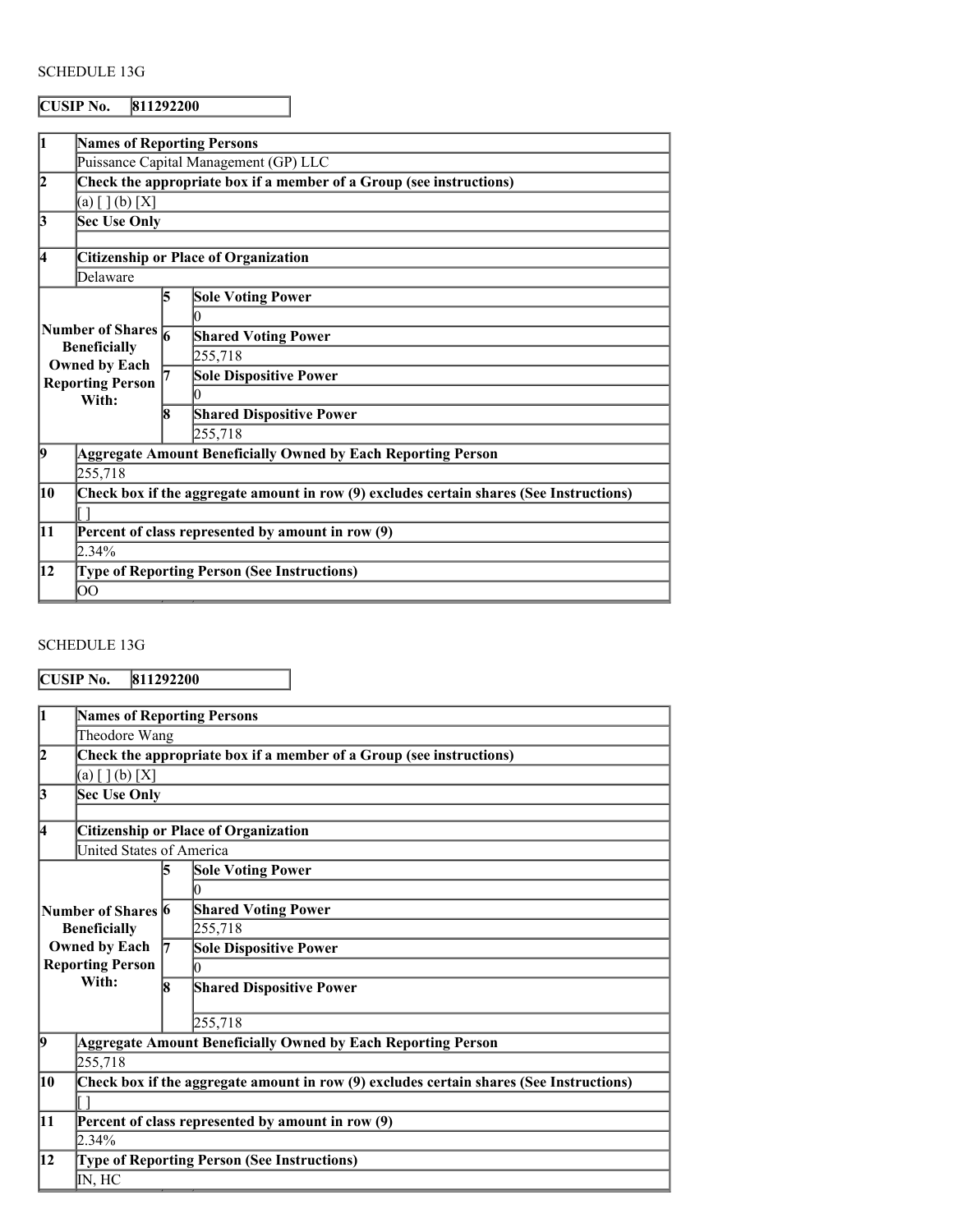# **Item 1.**

# **(a) Name of Issuer:**

Scynexis, Inc.

# **(b) Address of Issuer's Principal Executive Offices:**

1 Evertrust Plaza, 13th Floor, Jersey City, New Jersey 07302-6548

### **Item 2.**

#### **(a) Name of Person Filing:**

The persons filing this statement are Puissance Cross-Border Opportunities IV LLC, a limited liability company registered in the Cayman Islands ("Puissance Life Science Opportunities VI"), Puissance Capital Fund (GP) LLC, a Delaware limited liability company ("Puissance GP"), Puissance Capital Management LP, a Delaware limited partnership ("Puissance Capital Management"), Puissance Capital Management (GP) LLC, a Delaware limited liability company ("Puissance Capital Management GP") and Theodore Wang, a United States citizen ("Mr. Wang" and collectively with Puissance Life Science Opportunities VI, Puissance GP, Puissance Capital Management and Puissance Capital Management GP, the "Reporting Persons").

Puissance GP serves as the managing member of Puissance Life Science Opportunities VI, a private investment fund. Puissance Capital Management serves as the investment manager of Puissance Life Science Opportunities VI. Puissance Capital Management GP serves as the general partner to Puissance Capital Management. Mr. Wang serves as the managing member of both Puissance GP and Puissance Capital Management GP. The Reporting Persons are filing this Schedule 13G jointly, but not as members of a group, and each disclaims membership in a group. Each Reporting Person also disclaims beneficial ownership of the Securities except to the extent of that person's pecuniary interest therein.

# **(b) Address of Principal Business Office or, if None, Residence:**

The business address for each of the Reporting Persons is 950 Third Avenue, 25th Floor, New York, NY 10022.

#### **(c) Citizenship:**

See subsection (a) of this Item 2

### **(d) Title and Class of Securities:**

Common Stock

#### **(e) CUSIP No.:**

811292200

# Item 3. If this statement is filed pursuant to §§ 240.13d-1(b) or 240.13d-2(b) or (c), check whether the person filing is a:

(a)  $\lceil$  ] Broker or dealer registered under Section 15 of the Act;

- (b)  $\lceil$  ] Bank as defined in Section 3(a)(6) of the Act;
- (c)  $\lceil \cdot \rceil$  Insurance company as defined in Section 3(a)(19) of the Act;
- (d) [\_] Investment company registered under Section 8 of the Investment Company Act of 1940;
- (e) [X] An investment adviser in accordance with Rule  $13d-1(b)(1)(ii)(E)$ ;
- (f)  $\lceil \int$  An employee benefit plan or endowment fund in accordance with Rule 13d-1(b)(1)(ii)(F);
- (g) [X] A parent holding company or control person in accordance with Rule  $13d-1(b)(1)(ii)(G);$
- (h)  $\lceil$  | A savings associations as defined in Section 3(b) of the Federal Deposit Insurance Act (12 U.S.C. 1813);

(i)  $\lceil \cdot \rceil$  A church plan that is excluded from the definition of an investment company under section 3(c)(14) of the Investment Company Act of 1940;

(j)  $\lceil$  | A non-U.S. institution in accordance with Rule 240.13d-1(b)(1)(ii)(J);

(k)  $\lceil$  ] Group, in accordance with Rule 240.13d-1(b)(1)(ii)(K). If filing as a non-U.S. institution in accordance with Rule 240.13d-1(b)(1)(ii) (J), please specify the type of institution: \_\_\_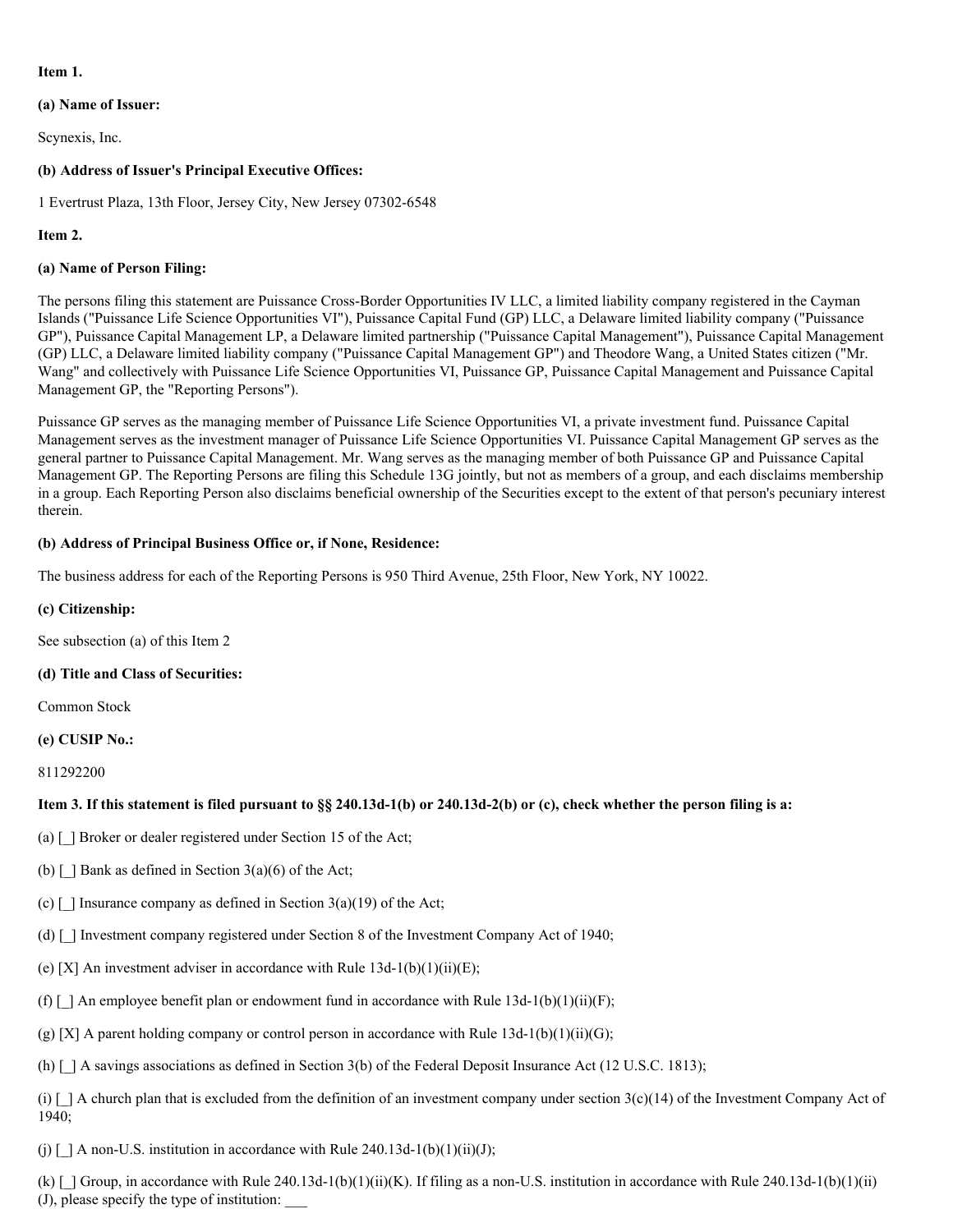### **Item 4. Ownership**

#### **(a) Amount Beneficially Owned:**

See Items 5-9 and 11 of the cover page for each Reporting Person.

The ownership of common shares of the Issuer reported by each Reporting Person relates to 255,718 shares of Common Stock, or 2.34%, of the Issuer's total issued and outstanding common shares calculated in accordance with Section 13(d) of the Securities Exchange Act of 1934 (the "Exchange Act"), issuable to Puissance Life Science Opportunities VI upon the exercise of 6.0% Convertible Senior Notes of the Issuer, due 2025 and 2026.

### **Item 5. Ownership of Five Percent or Less of a Class.**

If this statement is being filed to report the fact that as of the date hereof the reporting person has ceased to be the beneficial owner of more than five percent of the class of securities, check the following [ ].

#### **Item 6. Ownership of more than Five Percent on Behalf of Another Person.**

The Partnership holds the Stock for the benefit of its investors and has the right to receive or the power to direct the receipt of dividends from, or the proceeds from the sale of, the Stock.

#### Item 7. Identification and classification of the subsidiary which acquired the security being reported on by the parent holding company **or control person.**

Not applicable.

#### **Item 8. Identification and classification of members of the group.**

Not applicable.

#### **Item 9. Notice of Dissolution of Group.**

Not applicable.

#### **Item 10. Material to Be Filed as Exhibits.**

Agreement Regarding Joint Filing of Statement on Schedule 13D or 13G.

#### **Item 11. Certifications.**

By signing below I certify that, to the best of my knowledge and belief, the securities referred to above were acquired and are held in the ordinary course of business and were not acquired and are not held for the purpose of or with the effect of changing or influencing the control of the issuer of the securities and were not acquired and are not held in connection with or as a participant in any transaction having that purpose or effect.

# **SIGNATURE**

After reasonable inquiry and to the best of my knowledge and belief, I certify that the information set forth in this statement is true, complete, and correct.

Dated: February 11, 2021

Puissance Life Science Opportunities Fund VI\*

By: Puissance Capital Fund (GP) LLC,

its managing member

By: /s/ Theodore Wang

Name: Theodore Wang

Title: Managing Member

Puissance Capital Fund (GP) LLC\*

By: /s/ Theodore Wang